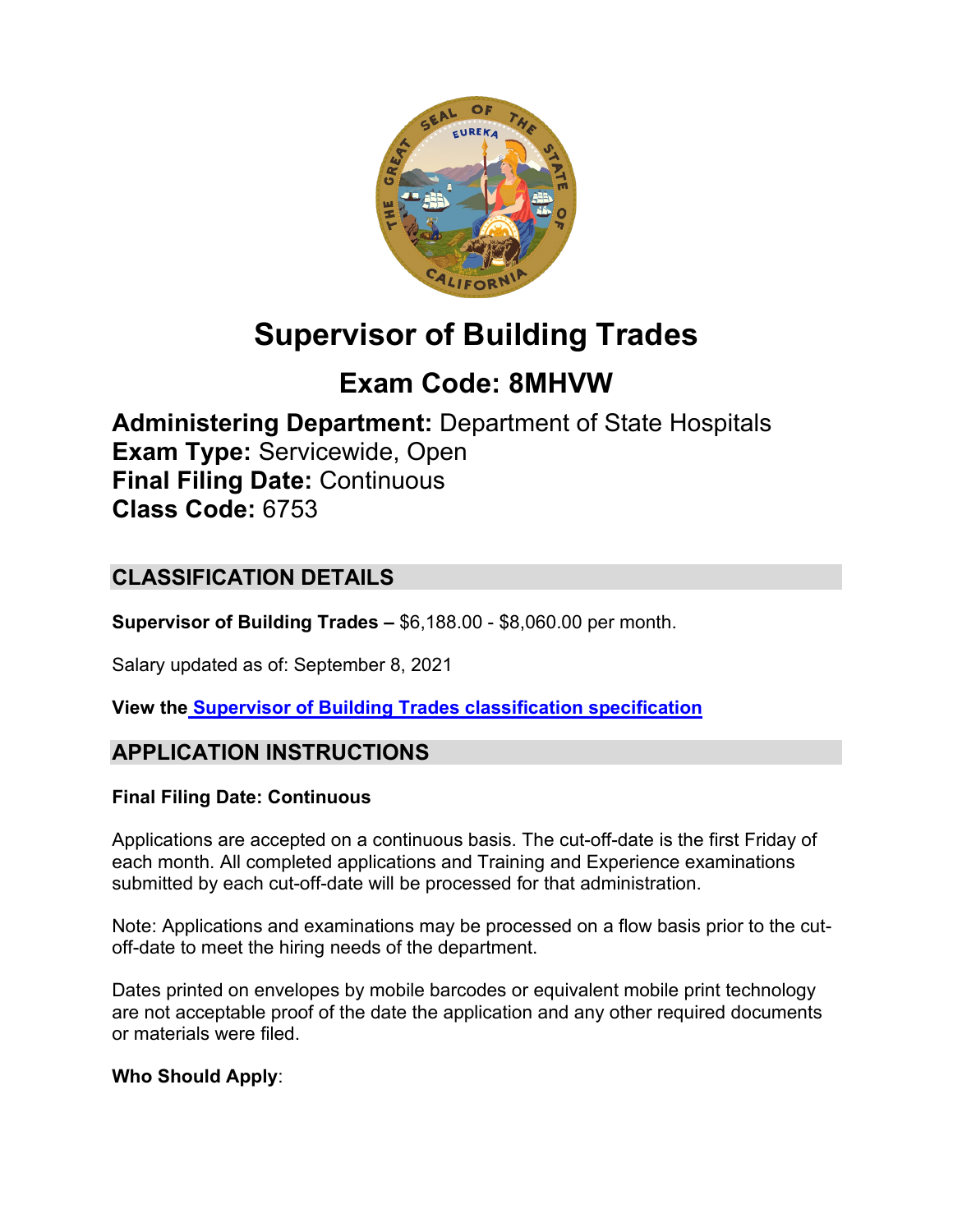Applicants who meet the Minimum Qualifications as stated on this bulletin may apply for and take this examination. Once you have taken this examination, you may not retake it for **twelve (12)** months.

Unless otherwise stated on this bulletin, you must meet the Minimum Qualifications by the Final Filing Date or cut-off-date stated above.

#### **How to Apply**:

Applicants are required to submit an [Examination Application \(STD 678\),](https://jobs.ca.gov/pdf/std678.pdf) found at [www.calcareers.ca.gov,](http://www.calcareers.ca.gov/) either by mail, in person, or via email to the address listed below.

Once your application has been submitted, you must complete the **Training and Experience (T&E)** following the instructions below under, **Taking the Examination.**

Examination Services staff will screen each application. Applicants meeting the minimum qualifications will be admitted into the examination. **Applicants must submit the STD. 678 as well as the T&E. Failure to do so will result in a delay in the examination process.**

#### **The preferred method to apply is by emailing your STD 678 to:**

#### **[SupervisorOfBuildingTrades@dsh.ca.gov](mailto:SupervisorOfBuildingTrades@dsh.ca.gov)**

#### **Electronic signatures are acceptable.**

Indicate the Classification on your Examination Application (STD 678).

You may apply by mail or in person to: Department of State Hospitals – Sacramento Attn: Selection Services Unit, MS-14 1215 O Street Sacramento, CA 95814

Indicate the Classification on your Examination Application (STD 678).

#### **Special Testing Arrangements:**

If you require assistance or alternative testing arrangements due to a disability, please contact the testing department listed in the Contact Information section of this bulletin.

## **MINIMUM QUALIFICATIONS**

Bulletin Revised: 10/22/2021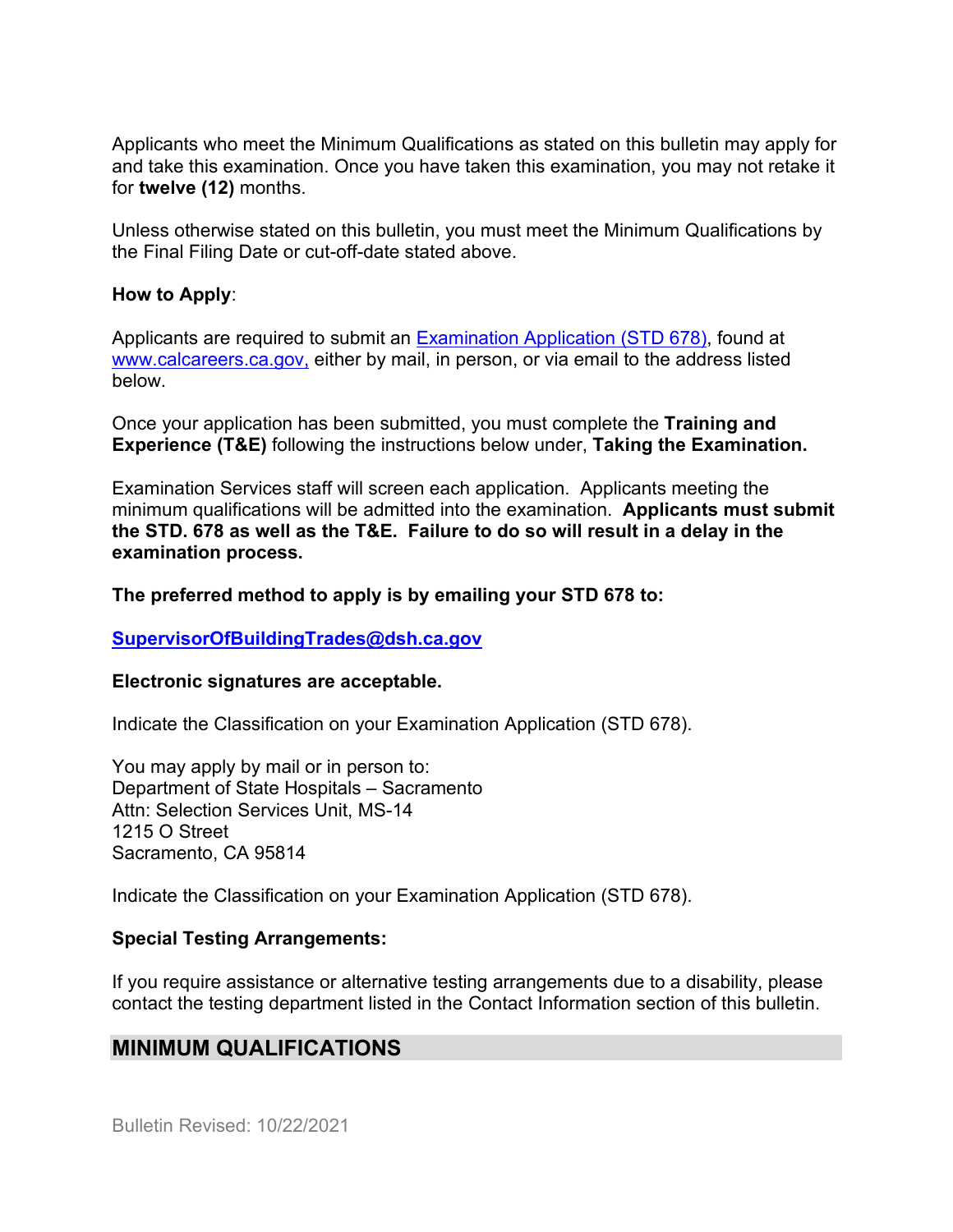All applicants must meet the education and/or experience requirements as stated on this exam bulletin to be accepted into the examination. Part-time or full-time jobs, regardless of whether paid or volunteer positions, and inside or outside California state service will count toward experience.

Either I in the California State Service Either:

1. Two years of experience as a building trades supervisor. or

2. Three years of experience as a lead journeyperson (II level) in one of the building trades. or

3. Four years of experience as a journeyperson in one of the building trades.

Or II Experience: Four years of experience as a journeyperson in one of the building trades, at least two years of which shall have been in a supervisory capacity over journeyperson crews engaged in building construction or maintenance and the repair of large buildings such as hospitals, schools, or industrial buildings. And

Education: Equivalent to completion of the eighth grade. (Additional qualifying experience may be substituted for the required education on a year-for-year basis.)

# **POSITION DESCRIPTION**

Under general direction, to coordinate and supervise the repair, maintenance, and minor construction work of buildings and structures at a State institution or group of State buildings; may instruct, lead or supervise inmates, wards or resident workers; and do other related work.

## **EXAMINATION SCOPE**

This examination consists of the following components:

**Training and Experience Evaluation –** Weighted 100% of the final score. The examination will consist solely of a **Training and Experience Evaluation.** To obtain a position on the eligible list, a minimum score of 70% must be received.

In addition to evaluating applicants' relative knowledge, skills, and ability, as demonstrated by quality and breadth of education and/or experience, emphasis in each exam component will be measuring competitively, relative job demands, each applicant's:

#### **Knowledge of:**

1. Knowledge of methods, materials, tools, and equipment used in building construction, maintenance, and repair work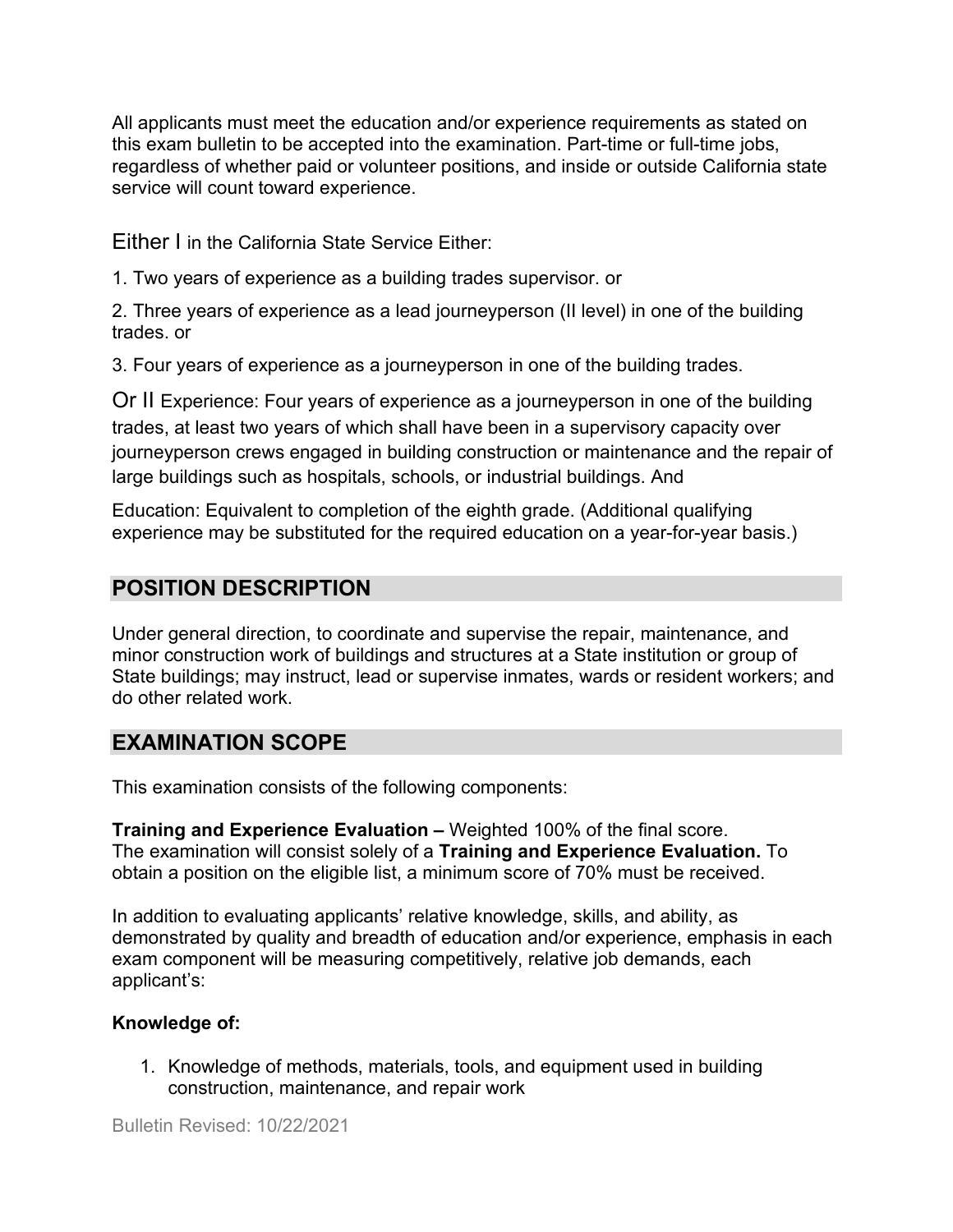- 2. Knowledge of methods used in requisitioning, receiving, checking, storing, and issuing materials and supplies
- 3. Knowledge of principles of effective supervision
- 4. Knowledge of codes, rules, regulations, safety orders and safety practices applying to the various building trades
- 5. Knowledge of department's affirmative action program objectives
- 6. Knowledge of a manager's role in the affirmative action program and the processes available to meet affirmative action objectives

#### **Ability to:**

- 1. Ability to assign, supervise, and inspect the work of building trades journeyperson, leadpersons, or supervisors
- 2. Ability to schedule and coordinate the work of the various trade groups required on a job
- 3. Ability to read and interpret blueprints and work from plans and specifications
- 4. Ability to estimate material and labor requirements
- 5. Ability to analyze situations accurately and adopt an effective course of action
- 6. Ability to keep accurate records and prepare reports
- 7. Ability to effectively contribute to the department's affirmative action objectives

# **ELIGIBLE LIST INFORMATION**

A Servicewide, Open eligible list for the **Supervisor of Building Trades** classification will be established for use by all state agencies.

The names of **successful** competitors will be merged onto the eligible list in order of final score regardless of exam date. Eligibility expires **12 months** after it is established. Applicants must then retake the examination to reestablish eligibility.

Veterans' Preference will be granted for this examination. In accordance with Government Codes 18973.1 and 18973.5, whenever any veteran, or widow or widower of a veteran achieves a passing score on an open examination, he or she shall be ranked in the top rank of the resulting eligible list.

Veterans status is verified by the California Department of Human Resources (CalHR). Information on this program and the Veterans' Preference Application (Std. form 1093) is available online at the following website:

<https://www.jobs.ca.gov/CalHRPublic/Landing/Jobs/VeteransInformation.aspx>

Additional information on veteran benefits is available at the Department of Veterans Affairs.

Career credits are not granted for examinations administered on an Open or Promotional basis.

Bulletin Revised: 10/22/2021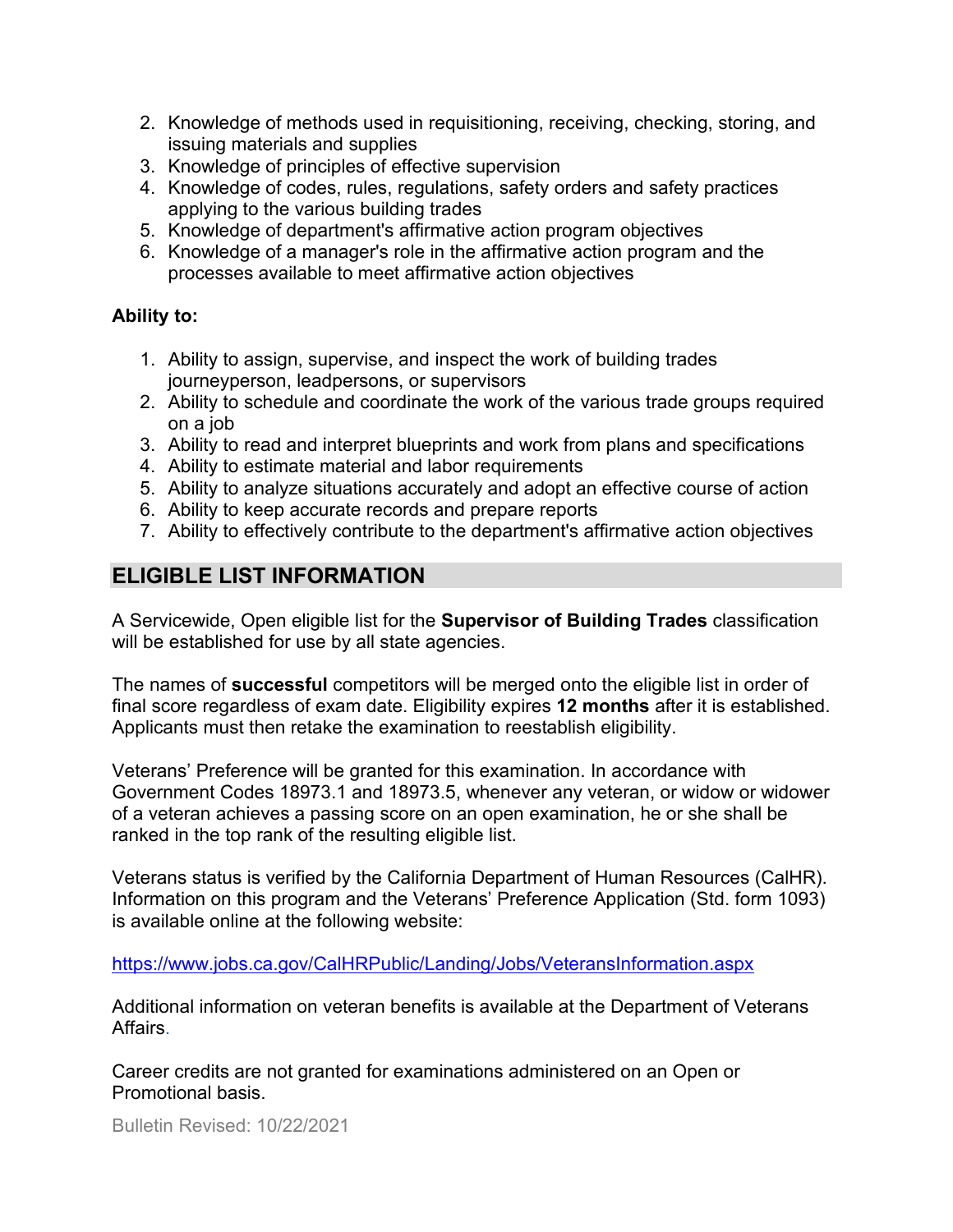# **PREPARING FOR THE EXAMINATION**

Here is a list of suggested resources to have available prior to taking the exam.

- 1. **Employment History:** Employment dates, job titles, organization names and addresses, names of supervisors or persons who can verify your job responsibilities, and phone numbers of persons listed above.
- 2. **Education:** School names and addresses, degrees earned, dates attended, courses taken (verifiable on a transcript), persons or office who can verify education, and phone numbers of persons or offices listed above.
- 3. **Training:** Class titles, certifications received, names of persons who can verify your training, and phone numbers of persons listed above.

# **TAKING THE EXAMINATION**

**To be considered as a candidate, step 1 and 2 must be completed.**

- **If step 1 and 2 are not completed; the application will not be reviewed and/or the examination will not be scored.**
- **After you complete steps 1 and 2, the application will be reviewed to determine that the Minimum Qualifications are met, then the examination will be processed and you will receive your results by mail within 4 - 6 weeks of the cut-off date stated above.**

**NOTE: Sending an application for a job or position is NOT the same process as sending an application for this examination.**

**Step 1. Submit your application following the instructions above.**

**Step 2. [Click on this link to take the Supervisor of Building Trades](https://www.surveymonkey.com/r/PMYMSC6) examination.**

## **TESTING DEPARTMENTS**

Department of State Hospitals

## **CONTACT INFORMATION**

Questions relating to this exam should be directed to:

Department of State Hospitals Selection Services Unit Monday through Friday, 8am to 5pm (excluding State Holidays) Phone: 916-651-8832 Email: **[SupervisorOfBuildingTrades@dsh.ca.gov](mailto:SupervisorOfBuildingTrades@dsh.ca.gov)**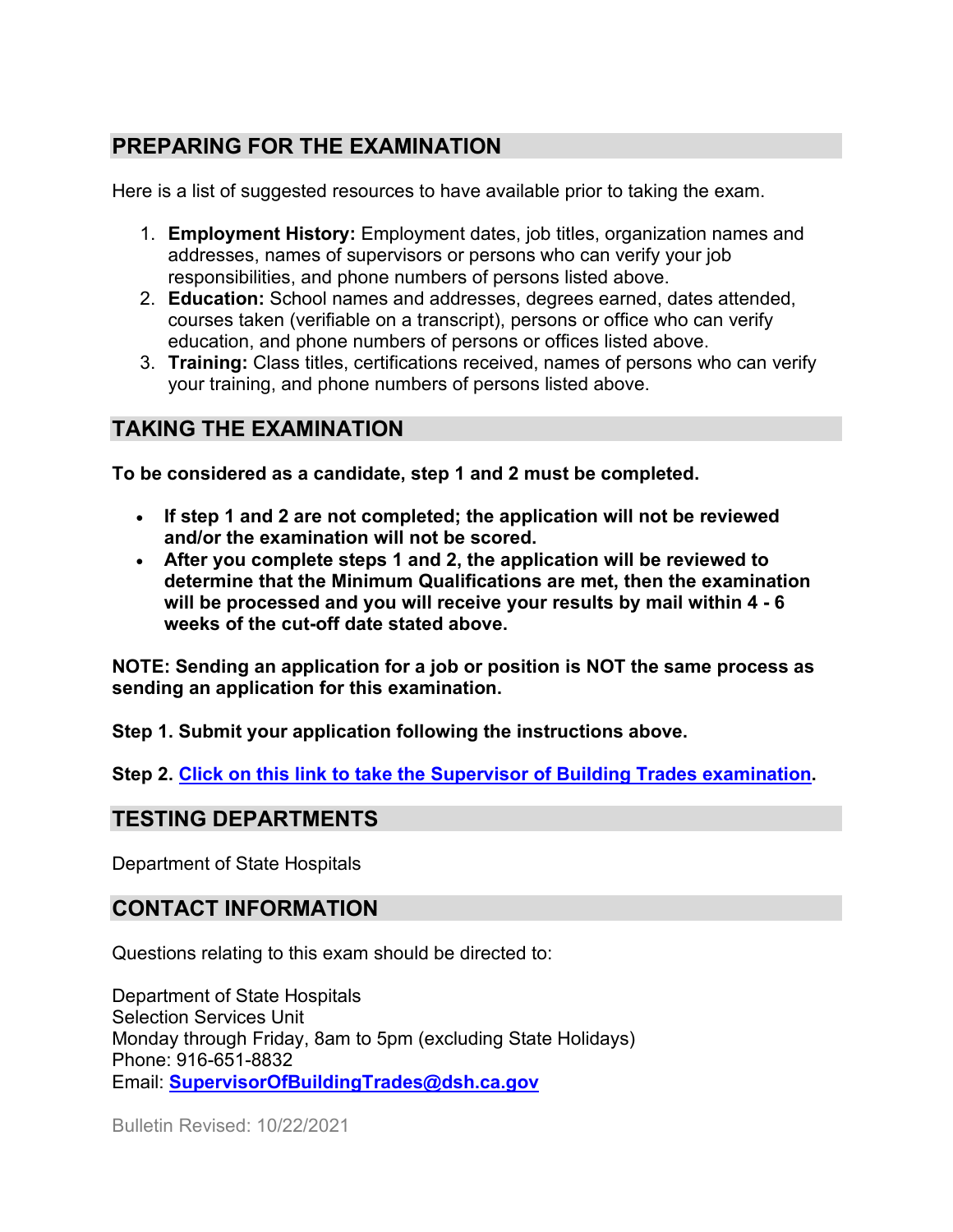California Relay Service: 1-800-735-2929 (TTY), 1-800-735-2922 (Voice). TTY is a Telecommunications Device for the Deaf, and is reachable only from phones equipped with a TTY Device.

## **EQUAL OPPORTUNITY EMPLOYER**

The State of California is an equal opportunity employer to all, regardless of age, ancestry, color, disability (mental and physical), exercising the right of family care and medical leave, gender, gender expression, gender identity, genetic information, marital status, medical condition, military or veteran status, national origin, political affiliation, race, religious creed, sex (includes pregnancy, childbirth, breastfeeding, and related medical conditions), and sexual orientation.

## **DRUG-FREE STATEMENT**

It is an objective of the State of California to achieve a drug-free State work place. Any applicant for State employment will be expected to behave in accordance with this objective, because the use of illegal drugs is inconsistent with the law of the State, the rules governing civil service, and the special trust placed in public servants.

## **GENERAL INFORMATION**

Examination and/or Employment Application (STD 678) forms are available at the California Department of Human Resources, local offices of the Employment Development Department, and through your CalCareer Account at the following website:

#### **[http://www.CalCareers.ca.gov/](http://www.calcareers.ca.gov/)**

If you meet the requirements stated on this examination bulletin, you may take this examination, which is competitive. Possession of the entrance requirements does not assure a place on the eligible list. Your performance in the examination described in this bulletin will be rated against a predetermined job-related rating, and all applicants who pass will be ranked according to their score.

The Department of State Hospitals reserves the right to revise the examination plan to better meet the needs of the service, if the circumstances under which this examination was planned change. This examination may be canceled by the Department of State Hospitals at any time prior to the establishment of the employment list. Such revision or cancelation will be in accordance with civil service laws and rules and all applicants will be notified.

General Qualifications: Applicants must possess essential personal qualifications including integrity, initiative, dependability, good judgement, the ability to work